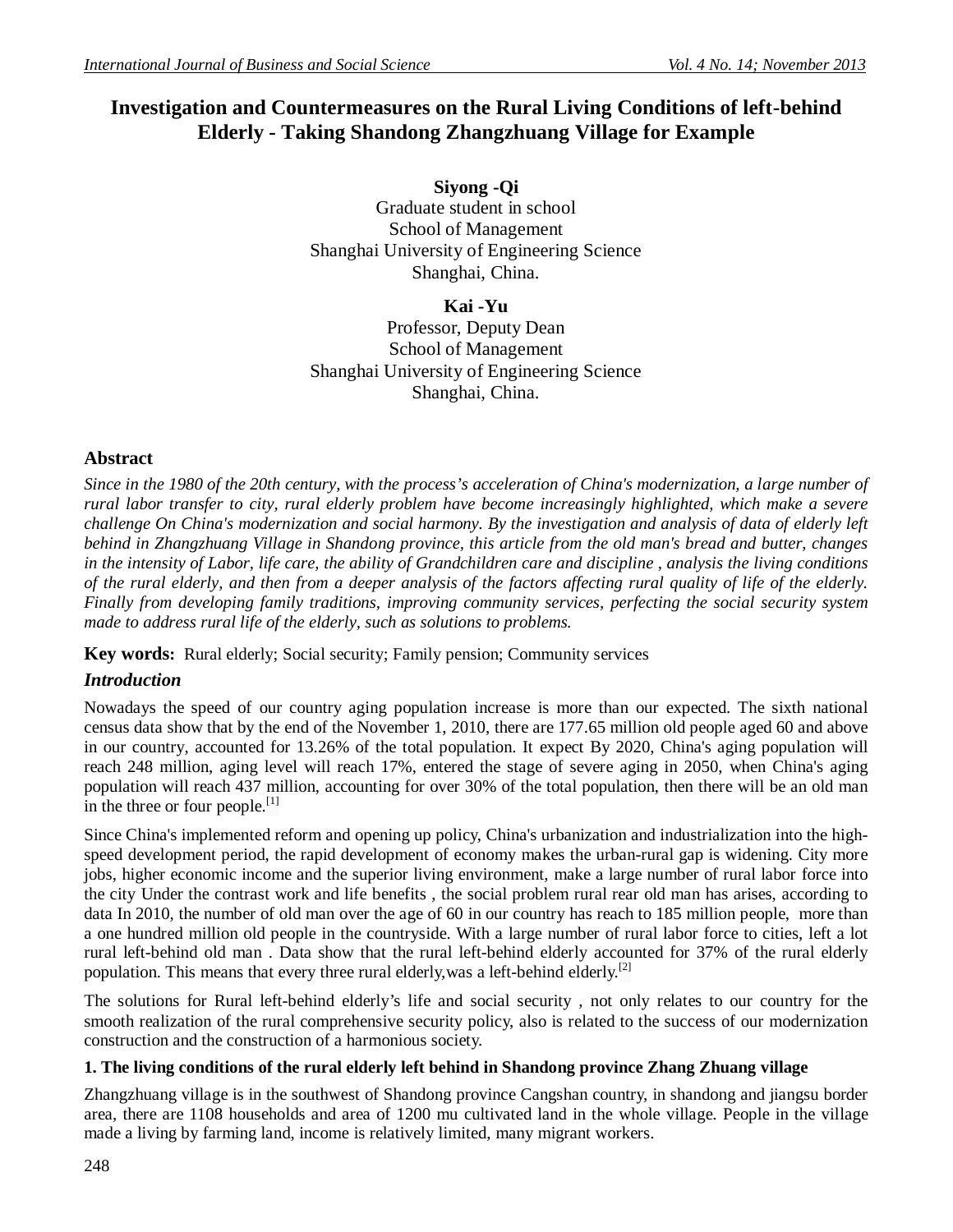This questionnaire survey with random sampling method issued 100 piece of paper and recovery in 94, the recovery rate is 94%. The object of investigation is mainly left-behind elderly aged over 60 years old (left-behind elderly refers to the village over the age of 60, their children, spouses migrant workers and not in the village all the year round living)

|                    | Category                | Number of people | Percentage |
|--------------------|-------------------------|------------------|------------|
| Gender             | Male                    | 40               | 43%        |
|                    | Female                  | 54               | 57%        |
| Age                | 60-69 years old         | 53               | 56%        |
|                    | 70-79 years old         | 32               | 34%        |
|                    | Over 80 years of<br>age | 9                | 10%        |
| Level of education | Illiteracy              | 44               | 47%        |
|                    | Primary school          | 43               | 46%        |
|                    | Junior high school      | 5                | 5%         |
|                    | High school or<br>above | $\overline{2}$   | 2%         |
| Marital status     | Single                  | 8                | 9%         |
|                    | Have spouse             | 80               | 85%        |
|                    | Divorced                | 6                | 6%         |

**Table 1:** The basic situation of the left-behind elderly Zhangzhuang village be investigated

According to the survey data we carry left-behind old man's gender, age, culture level, and marital status, etc. Basic situation on the statistics.(1) the gender aspect: in the 94 valid questionnaire surveyed, 40 men, the percentage is 43%; Female 54 people, the proportion is 57%. Sex ratio of 0.75, the number of women slightly more than men.(2) age: investigate the age distribution for the left-behind elderly,  $60 \sim 69$  years old (young man) have 53 people, accounting for 56%,  $70 \sim 79$  years old (age old man)have 32 people, accounting for 34%; Nine people (aged 80 - year - old old man), accounting for 10%.(3) the degree of culture: the cultural level of the investigated left-behind elderly is very low, 93% of the left-behind elderly is primary school or below the level, the number of illiterate or semi-literate accounted for 47%; (4) Marital status: Married stay for the elderly and widowed elderly left behind proportion was 72% and 28%, Mostly older women left behind, accounting for 57%, no divorce left-behind elderly.

#### **1.1 Mainly source of income is agricultural income and child support**

According to the survey, 84% of left-behind elderly still engaged in agriculture, the contracted land farming income is still the main part of the family income, the proportion reached 38%. Their children economy support accounted for 36% in left-behind elderly family economic source, second to agricultural labor income. Children of migrant workers support for their parents mainly on form of monetary support, solve the cost of old people daily life need such as pocket money of everyday human feelings and the third generation of routine; And did not go out of their children is mainly food material support, including old people usually eat, drink, wear, etc.

| Family life source                          | Number of people | Percentage |
|---------------------------------------------|------------------|------------|
| Individual labor income                     | 36               | 38%        |
| Individual labor income                     |                  | 5%         |
| Personal savings                            |                  | 10%        |
| Child support                               | 34               | 36%        |
| Or the village committee to help<br>society |                  | 5%         |
| Social endowment Insurance                  |                  | 2%         |
| <b>Other</b>                                |                  | 4%         |

**Table 2:** Zhang Zhuangcun surveyed source of family life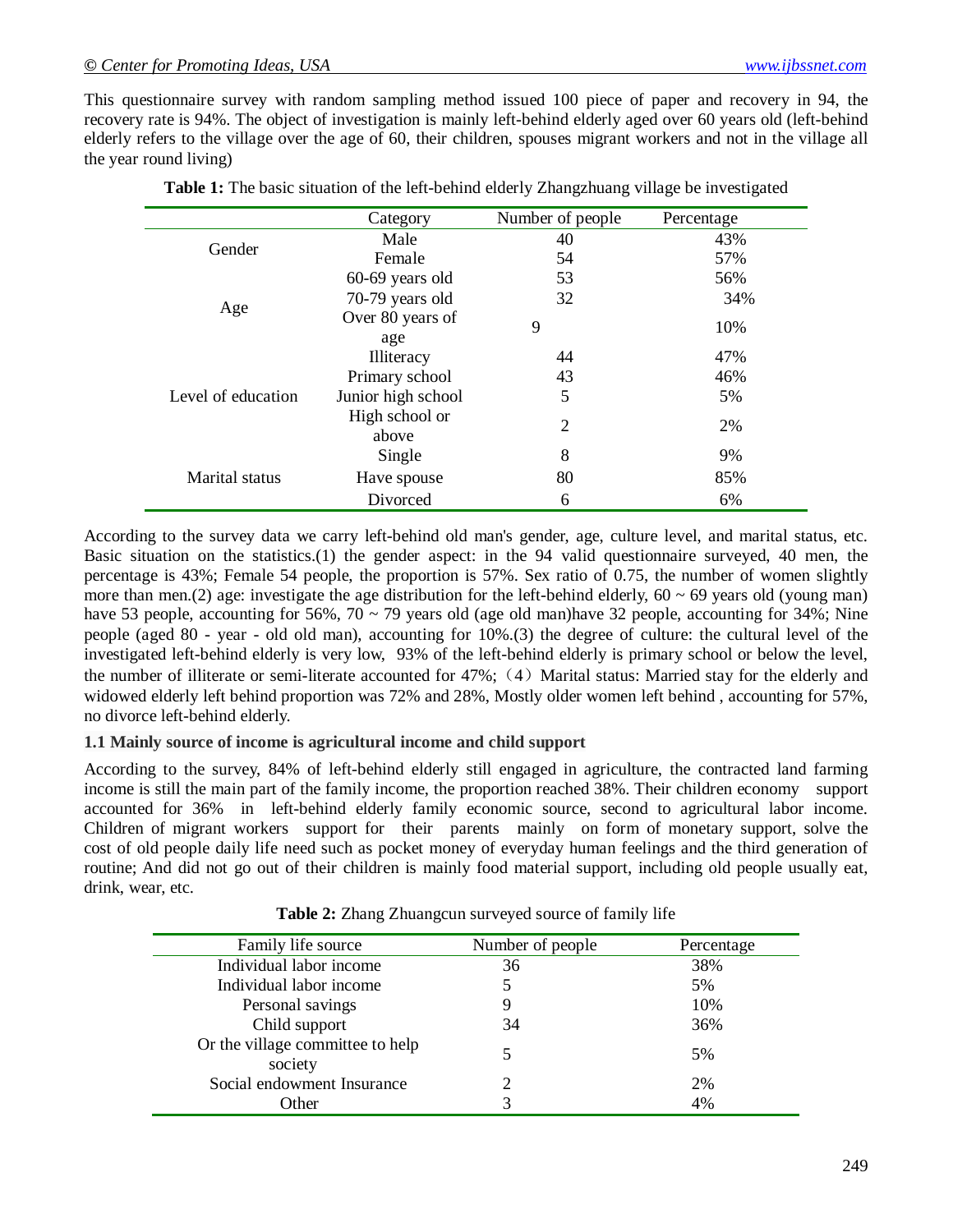Overall child support or give priority to with the economic supply of migrant children, but as a result of Migrant workers work is not stable, caused the economy of left-behind elderly support in time and the number is often not regularly and quantitative, the old man often in the contradiction between storage and consumption. As parents, most of the savings have been used for raising children and their marriage, etc. and now the most money of the child support have to meet the demands of the third generation of life, the education demand and other aspects, resulting in the left-behind elderly spend very thrifty in daily life. The reason ' ailments are reluctant to spend money, serious illness spend lot money is difficult to cure ' is results in the old man willing to save money. Therefore, surrounded by personal social spending and the third generation of personal medical expenses cost of living, the accumulation of pension left-behind elderly for itself is rarely.

#### **1.2 Intensity of labor is generally larger**

Rural responsibility farmland mainly by young adults who has a labor to farming, but in the case of a large number of young adults outflow, all these fields farming task have- falls to the left-behind elderly. Old people should sit enjoy old age, because of children go out have to cultivate the responsibility farmland their children left and bear the housework and farm work. Because rural left-behind old people generally not have fixed work, also does not have a pension. So most of them, so long as their still have labor ability will continue to engage in agricultural production in order to supplement the elderly daily life needs. According to the survey, in the village, more than 75% of the left-behind elderly no savings, nearly three-quarters of the left-behind elderly rely on farming to supplement the child support ensure his old life. Because of the limitation of culture level, it is difficulty for left-behind elderly to cultivate and harvest the economic crops which need technology and physical, especially the production work of economic crops has a certain limit in the season and time, it's for a short period of time, all this increases the Labor intensity and frequency for physical strength is not energetic left-behind elderly.

#### **1.3 Lake of life care**

According to the questionnaire, the lives of left-behind elderly care mainly rely on their own account for 42% , mainly because most of the left-behind elderly of the village is the young to the old, who have good health and self-care ability is quite high. Followed by relying on his wife take care, accounted for 31%. Children go out to work, only husband and wife mutual support, it reflects the marital status has important effect on left-behind elderly life care. In addition, the left-children, friends and neighbors take care's proportion is not high, 23% and 4% respectively. Although the left-children near the old man, but because the elderly's health and life habits have certain difference between their children, lead to children is only to provide the old man's daily clothing and food , the sanitation and health have been ignored. For it is a long interval that children visit the old man , generally in holiday or festival, if the old man lives appear accident they can't provide timely care.

#### **1.4 Lack of spiritual comfort**

| Table 3: Rural left-behind elderly leisure time activities |  |
|------------------------------------------------------------|--|
|------------------------------------------------------------|--|

| Leisure time activities      | Number of people | Percentage |
|------------------------------|------------------|------------|
| Drop around and chat         | 36               | 59%        |
| Watching TV                  |                  | 22%        |
| Listen to the radio          |                  | 9%         |
| Reading books and newspapers | 34               | 4%         |
| Walking                      |                  | 3%         |
| Other                        |                  | 3%         |

From the plan of leisure time activities, the main leisure activity of left-behind elderly is chatting and watching TV, a string of two activities accounted for 59% and 22% respectively, the second is listening to the radio (9%), and a small number of people reading books and newspapers or taking a walk. From the aspect of communication, left-behind elderly mainly to contact their children. Due to the children of migrant workers generally only go home during the Spring Festival or the case of an emergency, little contact between Children and the left-behind elderly and ordinary times by telephone communication. Survey found that children of migrant workers to many left-behind elderly telephone greetings frequency or more accounted for 34%, the average (32%), less or very little accounted for 19%, that is to say, nearly 20% of migrant children rarely call left-behind elderly, and even a few migrant children never contact the left-behind elderly.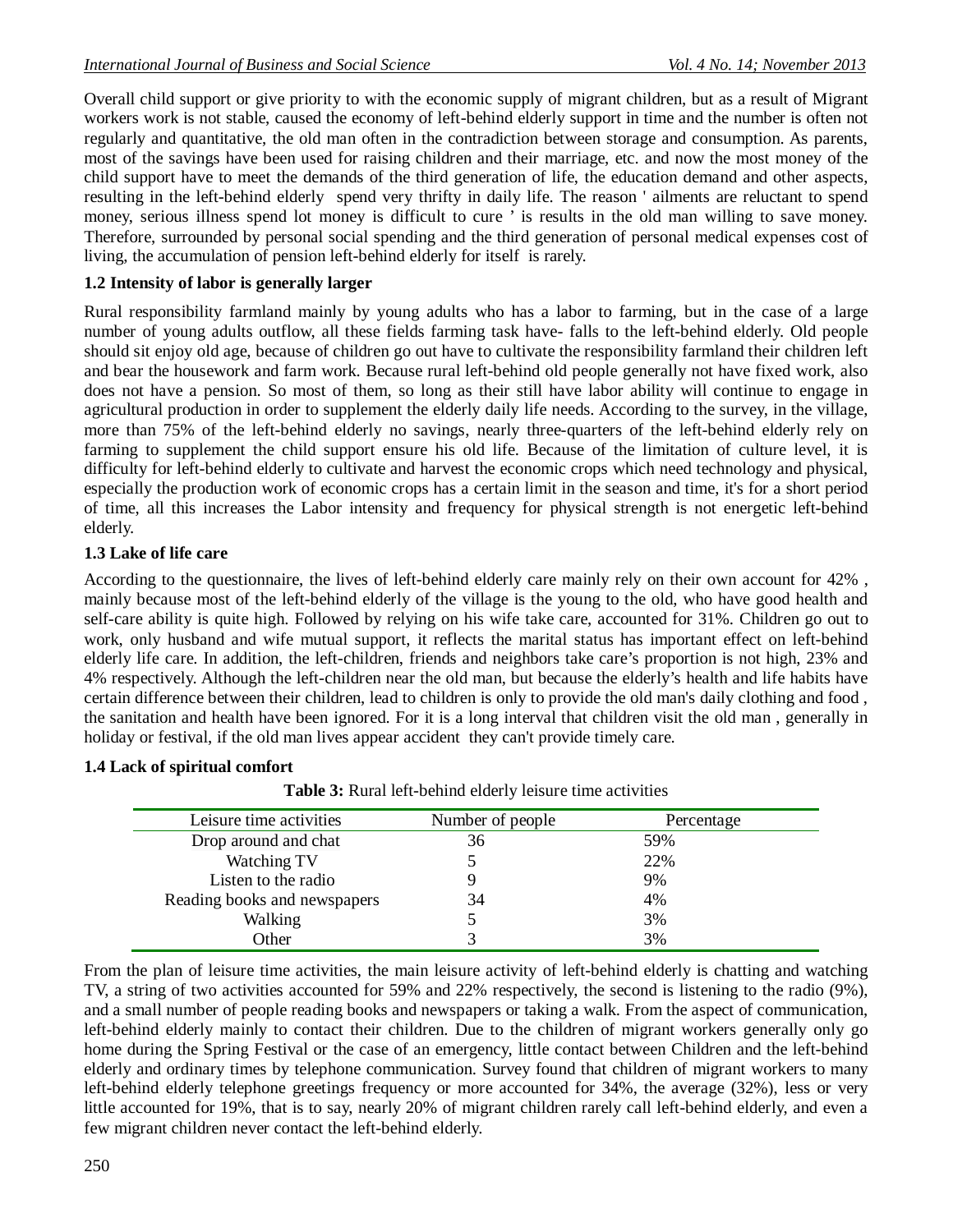In addition to the children not to go out, left-behind elderly interaction with other members of the family frequency is not high, Most of the relatives visit and communicate only when the holidays or weddings, funerals of every year.

Moreover, due to the rural cultural life is monotonous, lacks the elderly activity center, elderly association activities such as organization and location, the left-behind old people can't like urban elderly organize all kinds of fitness entertainment. Left-behind old people face the same face, the same space and the monotony of life every day, add the loneliness of missing children, the old man more psychological emptiness, mentally and lonely.

#### **1.5 securities threatened left-behind elderly life and property safety**

For rural left-behind elderly, in addition to the problem of support and take care of , potential safety hazard of the left-behind elderly is also the society problem which now we must face and need to solve. Due to the status that rural left-behind elderly physique infirm, self-protection ability is low, Some criminals aim at their the implementation of fraud .These scams are generally limited in terms of money, but sometimes face of some old man's stubborn resistance , criminals even will harm the left-behind elderly body safety. Young children to go out, the decline of the old man's own physical strength caused that lack of ability to cope with the case. In addition, the young adults outflow, lack of Security issues regulation of the village, a certain extent give criminals an opportunity which pose a threat for left-behind elderly's life safety.

# *2. Deeply analysis of the rural left-behind old people life quality influence factors*

Rural left-behind elderly healthy living is a solid backing for the modernization and social harmony. Safeguard elderly health and longevity is not only the wishes of the children, but also Psychological security of the children work outside .We must study the reasons of the left-behind elderly, take measures to guarantee the left-behind elderly in later life. Economic differences between urban and rural areas is the fundamental reason for the problem of the rural left-behind elderly, In addition, it influence by many factors in the process of the development of modern society and some specific historical reasons.

#### **2.1 Economic factors**

China's economic system reform first take place in the city, with advantages of the city itself and the reform and opening-up policy, the gap between urban and rural economic level is more and more big in the process of economic development. The education and cultural, medical social security resources, transportation is differs very big between urban and rural, the superior resources and conditions directly determines the disparity between urban and rural areas in the quality and level of life.Facing the progress of era and the rapid development of economic level, in order to further enhance the level and quality of life to change their own destiny, more rural labor transfer to large and medium-sized cities in young adults, the population is in the countryside push and pull of the city has transferred to the city..In addition, there are some children in rural areas in the city after studying, familiar and accustomed to the city of higher income, the superior working environment, under the survival benefit comparison results most choose to work and live in the city.

#### **2.2 Institutional factors**

China's agriculture surplus labor force non-agriculture shift, prompted the dual economic structure gradually to reduce, the city as well as the increasing development of the modern industrial system, the traditional selfsufficient agricultural economy system without any advantage in the economic system. Of cultivated land quantity is limited, the excess of population, traditional agriculture department and urban and rural living environment, economic level and the superior development environment and so on various aspects, all of these factors will inevitably lead to a large number of rural population migration to cities, the production of large numbers of rural left-behind workers also subsequently.

The way and scale of floating population long influenced by the family planning policy in our country. Since our country began to implement the family planning policy, rural fertility has a relatively large decline, the nuclear family (means on the basis of marriage, parents and unmarried children live together ) is increasing, it's women and children also gradually joined the floating population. [3]

In this way, the flow of migrant workers mode has the original solo form gradually transition of the small family, while the old man of the family outside the flow line. The influence of the household registration system. As countries city is meticulous and strict restrictions on urban workers get less than urban household registration, migrant workers for many years as a result, they were in the outskirts of the city a lot of security.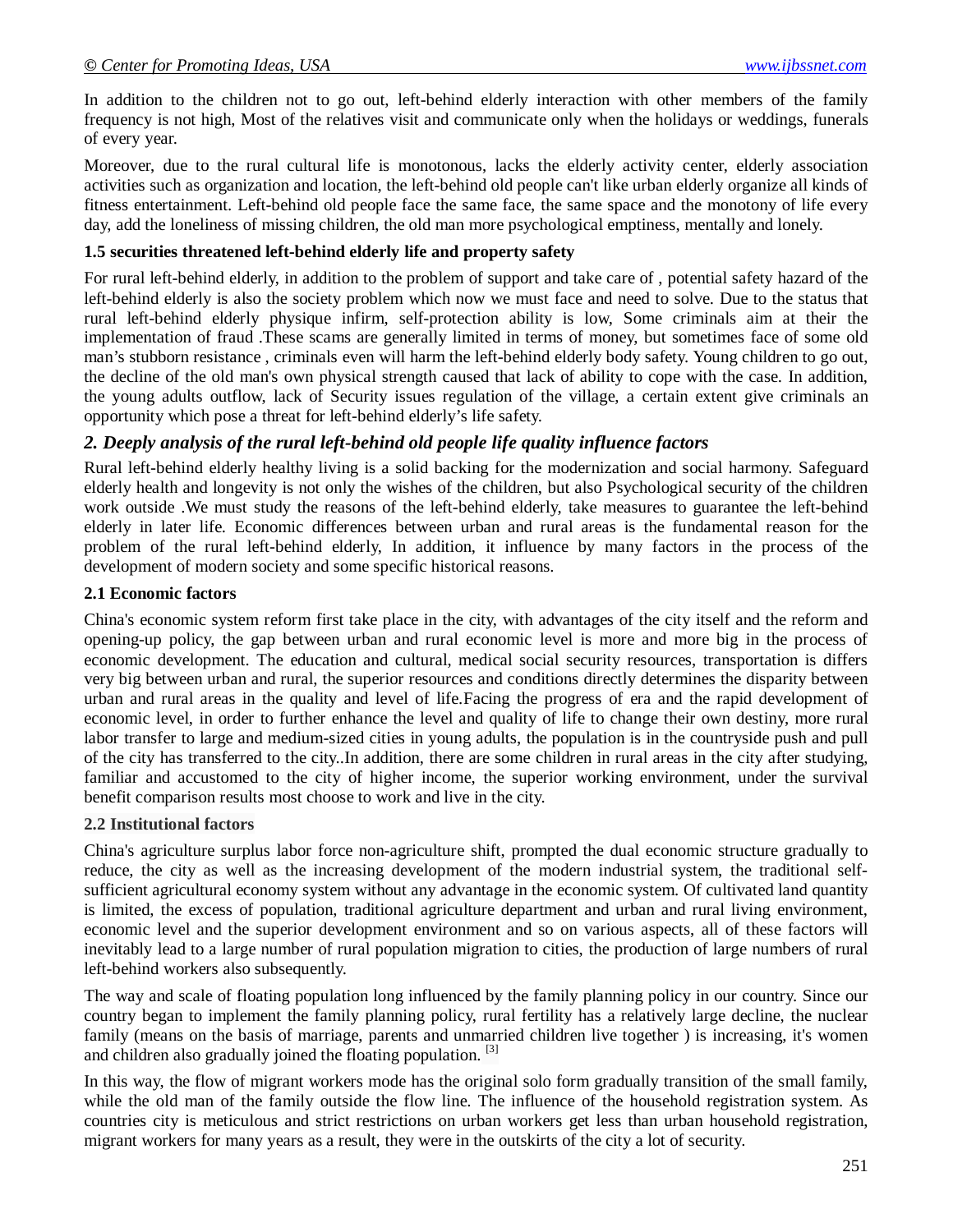Employment, medical treatment does not enjoy the relevant preferential policies to their children' education growth outlook not guaranteed, so in life safeguard scope under the condition of small, survival ability weak, mostly migrant workers take "first solo, many left-behind, transfer", in case, suffering with his family, and from unnecessary risk.

#### **2.3 The cultural factors**

2.3.1 Born in thirties and rural left-behind elderly have strong agrestic complex, in their hearts they pay more attention to the psychological emotional compared with material conditions. Children of migrant workers out of economic conditions they do not want to do children' burden, even if the children in the outside economic condition is comfortable, not used to town comfortable, relaxed environment, left-behind old people prefer to stay in indigenous and rural self casual.

2.3.2 Compared with the developed areas in eastern the region's rural left-behind elderly cultural level is generally low, especially the old man's ideas and values is very backward which far away from human resource needed in modern society, the human capital and knowledge skills can't meet the requirements of the development of modern society, that make the rural left-behind elderly lost the conditions transfer to cities. And the children of migrant workers because of the economic pinch and various factors causing their bear ability is limited, large family migration is not possible, under the condition of the weigh the interests them have to left the old man stay in the countryside.

#### *3.The countermeasures to solve the problem of rural left-behind elderly life*

#### **3.1 Continue to carry forward the fine tradition of family endowment**

The migrant rural men culture quality general is low, even though the atmosphere in the family Shared with the thought of filial piety, but in the rapid development of the ideas will get great impact of the city. Hurried pace of life, every day to the workshop of the world, the competition between everyone believe that each mutual suspicion, all of these are for migrant workers on the ideas and values to guide, they very easily in this living environment feelings for family neglect, aged respected tradition of forgotten.Therefore, to carry forward the traditional filial piety culture is more important for migrant workers and the key. To this end, the local government must formulate feasible policies and measures, in order to ensure support function of family endowment. Government can use the local advantages of resources to open factories in introducing foreign capital, attract and encourage migrant workers to study rural youth home business work, promote the prosperity and development of the rural economy. Having a local work, workers can be found in the old man appeared accident to take care of them in time, in the leisure time the children can chat or take a walk with old man to increase the old man's feelings, give comfort to the old man the spiritual life.

#### **3.2 Perfect the community integrated services**

Community is the main place to rural left-behind elderly life and it connected the family and society. Home-based care for the aged based on the traditional family endowment, relying on the community, can make full use of community resources, such as manpower, material resources, to provide professional services and quality social services for the nearest old people to .Home-based care for the aged as a new mode of pension still in its infancy. At present it mainly through two modes to provide services for the elderly: One is a collective pension in the form of support groups. It is mainly refers to the community old people help each other between activity form, embodied in has more than enough or idle old man of the house, volunteers took a house as public community for Help-Age service, and provide home economics, health, sports, entertainment and so on all kinds of help; One is to establish and perfect the elderly community welfare services network, such as community health care health posts, care, nursing homes, care center, cultural activity center, etc., put the elderly community welfare services network construction into community construction.The local government must play a leading role in the community service system, good contact with the local village committee and to maintain the region certain medical level, facilities, timely and accurately safeguard the old man's life. Out children shall provide sufficient funds timing and form external capital return, support the smooth implementation of community service in this area.

#### **3.3 Improve and perfect the social security system**

At present, although our country issued to people over the age of 60 fundamental annuities pension of 55 yuan per month, but the role of the security for rural not obvious.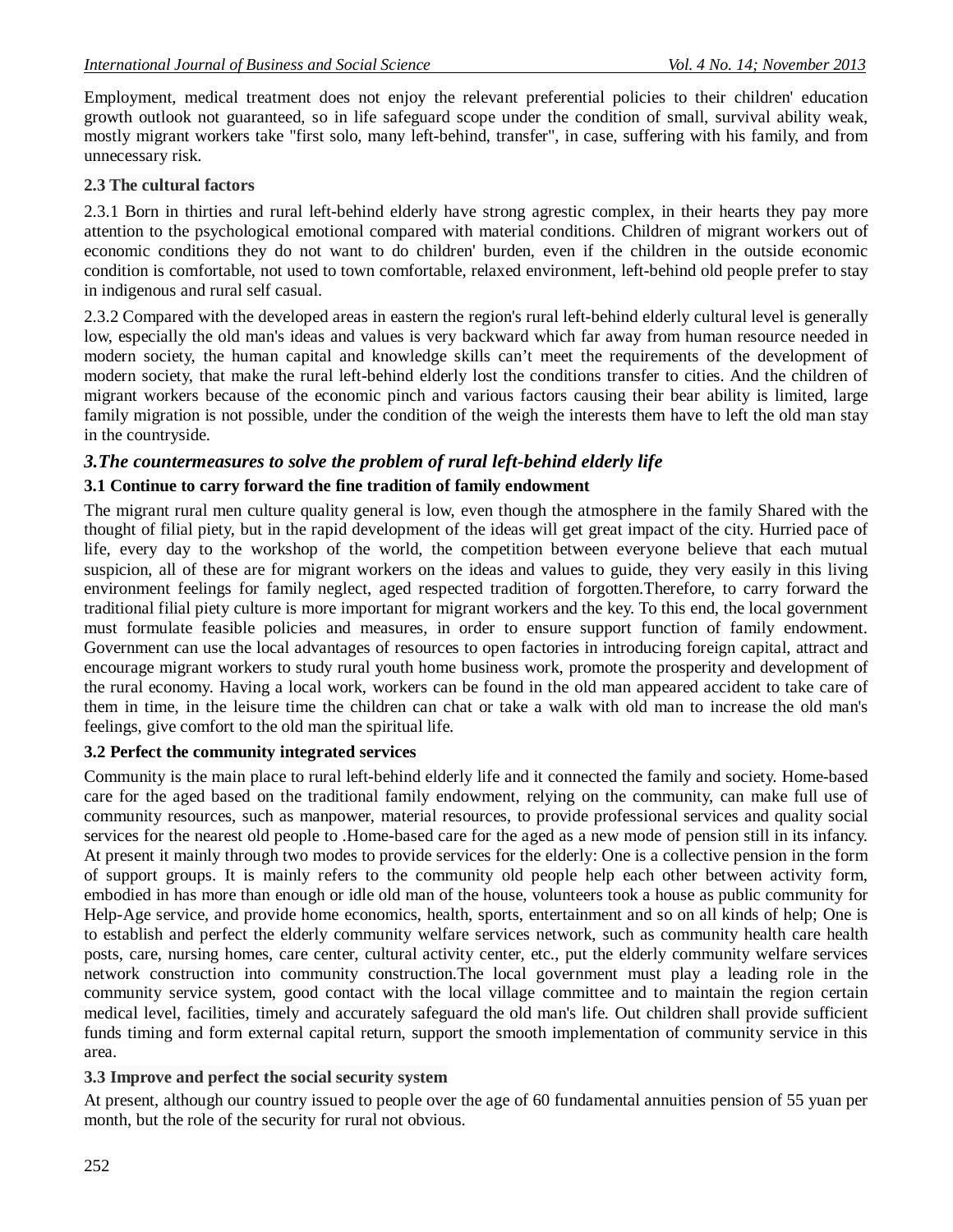First of all, from the perspective of the implementation status of security, due to the cultural level is low, rural leftbehind old people do not understand how to receive procedures fundamental annuities, leading to appear delay, turbidity result. Moreover, 55 yuans for elderly who no retirement funds and no account of individual store the economically complementary effect is little, only in the old man cost of the severe accidents and diseases are no relief. Therefore, the government must be moderate gradually improve the left-behind elderly security funds based on the existing pension funds. For the reform of the new rural cooperative medical care. First of all, let the rural left-behind old people learn new farming and provide them with long-term protection and benefits, make its gradually accept the new cooperative , local village cadres should try our best to cooperate with the propaganda, let the villagers there know it is important to make it to join the new farming; Second, expanding the scope of the medical expenses and degree, a percentage of outpatient medical expenses reimbursement, let old people ailment of a serious illness may be in hospital, live up to the courtyard; Simplify the rural medical reimbursement program, it is left-behind elderly timely and quickly get reimbursement funds.<sup>[4]</sup>

#### **3.4 Establishing the rural elderly groups, ruching elderly people culture life**

In 2013, the China youth daily conducted a survey of 3179 people. According to the survey, 89.0% of respondents felt the absence of empty-nesters emotions seriously, 71.5% of respondents called for children to strengthen the "spiritual support" of the old man. 91.4% of people said the old be raised is not confined to food.<sup>[5]</sup> Left-behind old people eager to exchange and communication with family members, especially children, they want their children to care for themselves, long lack of emotional communication will adverse effects on the left-behind old people's physical and mental health. How to rich the culture of the left-behind elderly life then highlight particularly critical and important.

Because of the economic, work time, and many other factors, at present most rural not have the public places for elderly activities and leisure, not to say the true sense of the elderly group. In response, all levels governments, especially the local township government should put establish and perfect the elderly into the overall planning of the new rural construction in this region, establish public places of entertainment and facilities for the old person, let the old people in spare time to expand their favorite recreational activities. In addition allow conditions to form elderly group such as elderly working committee , the elderly societies group and the elderly association to help each other, through the play collective strength to overcome the problem individual cannot solve, safeguard the legitimate rights and interests of rural rear old man, let old people to find a sense of belonging.

#### **3.5 Strengthen rural public security comprehensive administration, improve the rural left-behind elderly security**

3.5.1 The government should attaches great importance to the problem, the safety of the rural areas, especially the criminals of left-behind elderly illegal behavior. Formulate relevant laws to warn criminals, to establish the rural security superintendent brigade, by the government, village people form a regular patrol inspection on the condition of the village, on a regular basis and control risk events occur: the village committee can be installed in major public zone electronic surveillance equipment, security incidents to make use of technology to control and management.

3.5.2 Promote rural left-behind elderly legal consciousness. Local courts should to take the lead, the party committees and local carders have to mutual coordination and cooperation to develop the franco-prussian education activities. Children of migrant workers also to remind parents of all kinds of contact potential safety hazard factors in the daily life, let the left-behind old people able to identify the criminals, with legal knowledge to protect their own legitimate rights and interests.

3.5.3 The social from all walks of life should focus on the protection of urban migrant workers' rights and interests, through the policy guarantee, on the basis of urban migrant workers have a stable income, provide a good working and living environment, in particular, to secure their psychological, relief workers. In addition, to put an end to appear unpaid wages or withhold phenomenon, make the children of migrant workers to give leftbehind elderly stability, timely financial support.

Finally, For the left-behind elderly itself, their should to avoid the emotional distress which produce due to their physiological function decrease , take positive attitude to face his old life. The old man Spent all his life to work and foster children, in their old age should enjoy their elderly life. And children also hope that the parents to live their old age life comfortable and happy, so the elderly should abandon 'He was old and useless' wrong idea, leftbehind old people to learn love yourself is of a kind of responsibility to the family.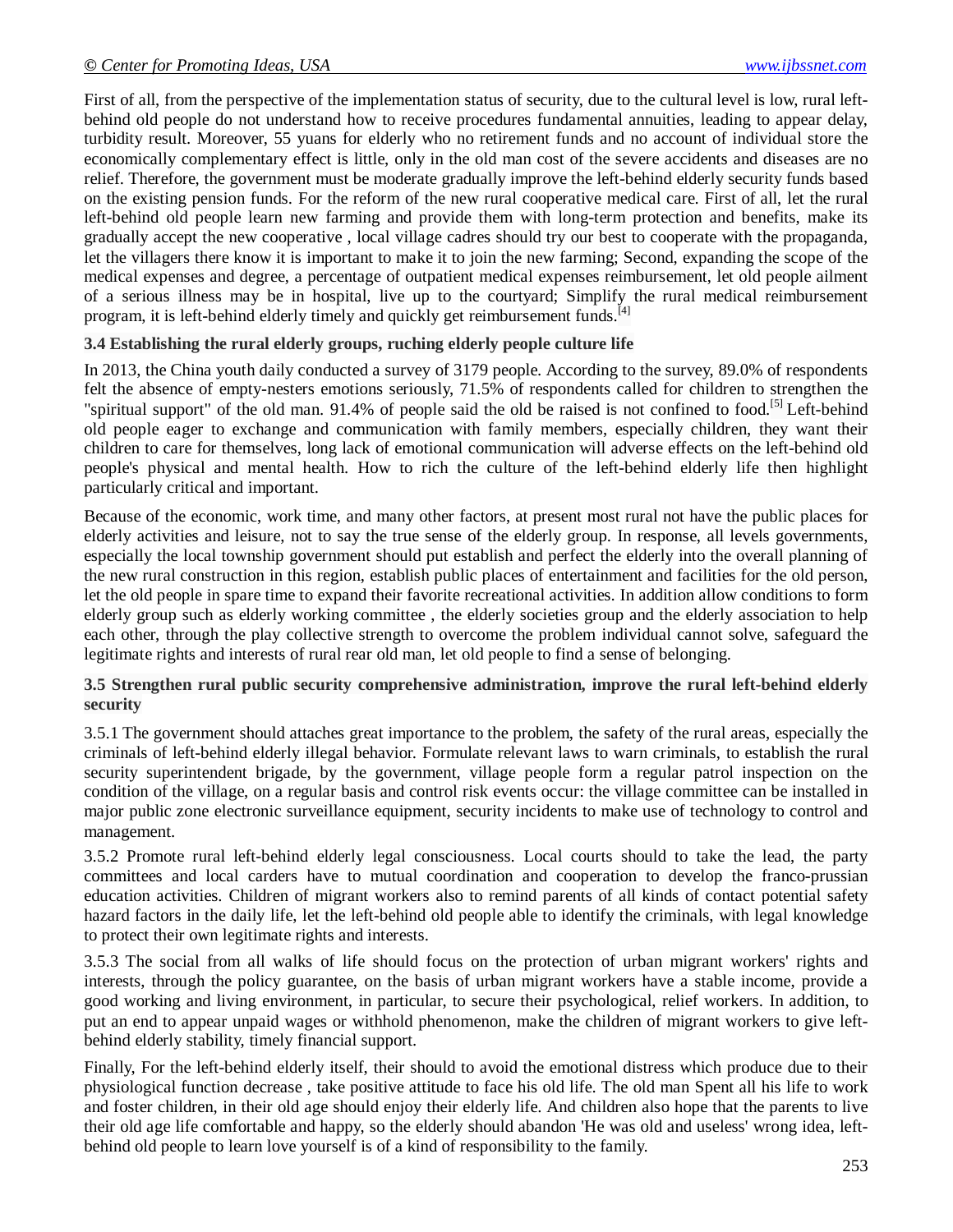Rural left-behind elderly is comprehensive product, it is the inevitable phenomenon in the process of economy and political progress. Rural men go out have to take more concern and attention on left-behind elderly living conditions, the government should carry out their responsibilities, in the future work must build up an Integrated old-age security of the network of social resources ,which on the basis of the family, the government as the main body, the rural community organization as the platform, the left-behind elderly self-help as supplement. All the factors in it complement each other, and it can provide the rural left-behind elderly with spiritual, cultural, entertainment Services, etc. Promote and improve rural rear old man's life, is the solid walls to improve the living standards in rural and urban modernization. Believe in the country and the government's concern and efforts, rural left-behind elderly will gradually get better treatment and comprehensive solution.

# *References*

- Lin Qiaozhen. The problem of our country rural left-behind elderly endowment, economic cooperation and division [J], 2010 (402): 6-9
- The sixth census data. website at http://www.mingong123.com/news/laoren/20129/2faa4963cb764894.html of migrant workers.
- Yin Pingjun, Huang Wenlin. The research present situation and the trend of the problems of the rural left-behind elderly[J], jiangxi academy of social sciences journal, 2011 ,2(02):60-62
- wang feng, Liang Xin. The economic support of rural left-behind elderly research based on a questionnaire survey of henan rural[J], journal of Beijing normal university institute of politics and international relations, 2010 (2):30-33

ZhouYi: The Old Man Lack of Emotional Sustenance[N], China Youth Daily ,on June 14, 2013

#### **The questionnaire of rural left-behind elderly living conditions**

Dear friend,

With the accelerated pace of China's modernization and continuous improvement of the level of urbanization, large number of rural labor force into the city, the outflow of young workers caused a problem of the elderly left behind in rural areas. For urban and rural harmonious development, understanding of rural basic living conditions of the elderly left behind, and on this basis to do in-depth research, especially to do the survey, your answers will give us a lot of help and support. All of the following issues are no right or wrong good or bad, and belong to secret investigation. The survey results only as a basis for the research and analysis, no have other purposes. Please have your Question your situation to play "√", no options, please answer questions directly on. Apologies for the delay your precious time, thank you for your actively cooperate with. I wish you health, happiness!

#### **Attention: This questionnaire and all questions answered by the respondents older people themselves, If the interviewed elderly people can't answer, can answer by family members of the generation.**

- 1. Your gender: A. Male B. Female 2. Your age: A.60-65 B.65-70 C.70-75 D.75-80 E. more over 80 3. Level of education: A. Below the primary level B. Primary school C. Junior high school D. High school E. University or above 4. Marital status: A. Single B. His wife alive C. Divorced D. Death of a spouse 5. The number of your children : A .No B. One C. Two D. Two or more 6. What is your physical condition: A . Health B. General C. Bad 7. Your main source of livelihood: A. Personal savings B. Individual labor income C. The children Supply D. Endowment insurance E. Social welfare and relief F. Other 8. The kind of house you live A. Tile soil, air leakage leaking B. Tile soil, can shelter the wind and rain C. Bungalow D. Building 9. You child's work place:
	- A. Local working B. Working in the field